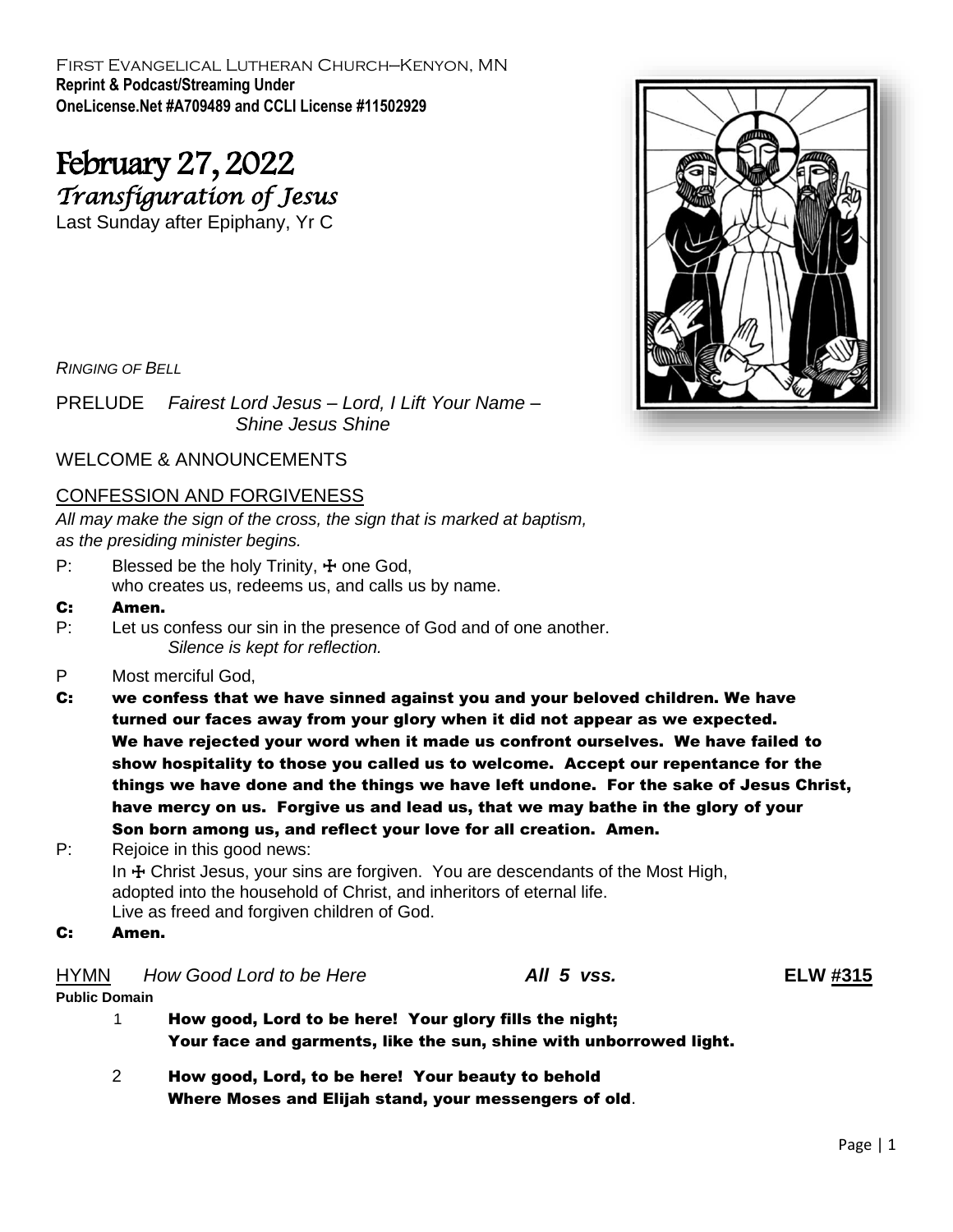- 3 Fulfiller of the past and hope of things to be, We hail your body glorified and our redemption see.
- 4 Before we taste of death, we see your kingdom; We long to hold the vision bright and make this hill our home.
- 5 How good, Lord, to be here! Yet we may not remain; But since you bid us leave the mount, come with us to the plain.

## PRAYER OF THE DAY *We pray together*

Holy God, mighty and immortal, you are beyond our knowing, yet we see your glory in the face of Jesus Christ. Transform us into the likeness of your Son, who renewed our humanity so that we may share in his divinity, Jesus Christ our Lord, who lives and reigns with you and the Holy Spirit, one God, now and forever. Amen.

## CHILDREN'S WORD

# A READING FROM: EXODUS 34:29-35

<sup>29</sup>Moses came down from Mount Sinai. As he came down from the mountain with the two tablets of the covenant in his hand, Moses did not know that the skin of his face shone because he had been talking with God. <sup>30</sup>When Aaron and all the Israelites saw Moses, the skin of his face was shining, and they were afraid to come near him. <sup>31</sup>But Moses called to them; and Aaron and all the leaders of the congregation returned to him, and Moses spoke with them. <sup>32</sup>Afterward all the Israelites came near, and he gave them in commandment all that the LORD had spoken with him on Mount Sinai. 33When Moses had finished speaking with them, he put a veil on his face; <sup>34</sup>but whenever Moses went in before the LORD to speak with him, he would take the veil off, until he came out; and when he came out, and told the Israelites what he had been commanded, <sup>35</sup>the Israelites would see the face of Moses, that the skin of his face was shining; and Moses would put the veil on his face again, until he went in to speak with him. WORD OF GOD. WORD OF LIFE. **THANKS BE TO GOD.**

### PSALM 99 *We read responsively*

- L: The LORD is king; let the people tremble. The LORD is enthroned upon the cherubim; let the earth shake.
- C: The LORD, great in Zion, is high above all peoples.
- L: Let them confess God's name, which is great and awesome; God is the Holy One.
- C: O mighty king, lover of justice, you have established equity; you have executed justice and righteousness in Jacob.
- L: Proclaim the greatness of the LORD and fall down before God's footstool; God is the Holy One.
- C: Moses and Aaron among your priests, and Samuel among those who call upon your name, O LORD, they called upon you, and you answered them,
- L: you spoke to them out of the pillar of cloud; they kept your testimonies and the decree that you gave them.
- C: O LORD our God, you answered them indeed; you were a God who forgave them, yet punished them for their evil deeds.
- L: Proclaim the greatness of the LORD and worship upon God's holy hill; for the LORD our God is the Holy One.

## THE HOLY GOSPEL ACCORDING TO: Luke 9:28-36

## Glory to you, O Lord.

<sup>28</sup>Now about eight days after these sayings Jesus took with him Peter and John and James, and went up on the mountain to pray. <sup>29</sup>And while he was praying, the appearance of his face changed, and his clothes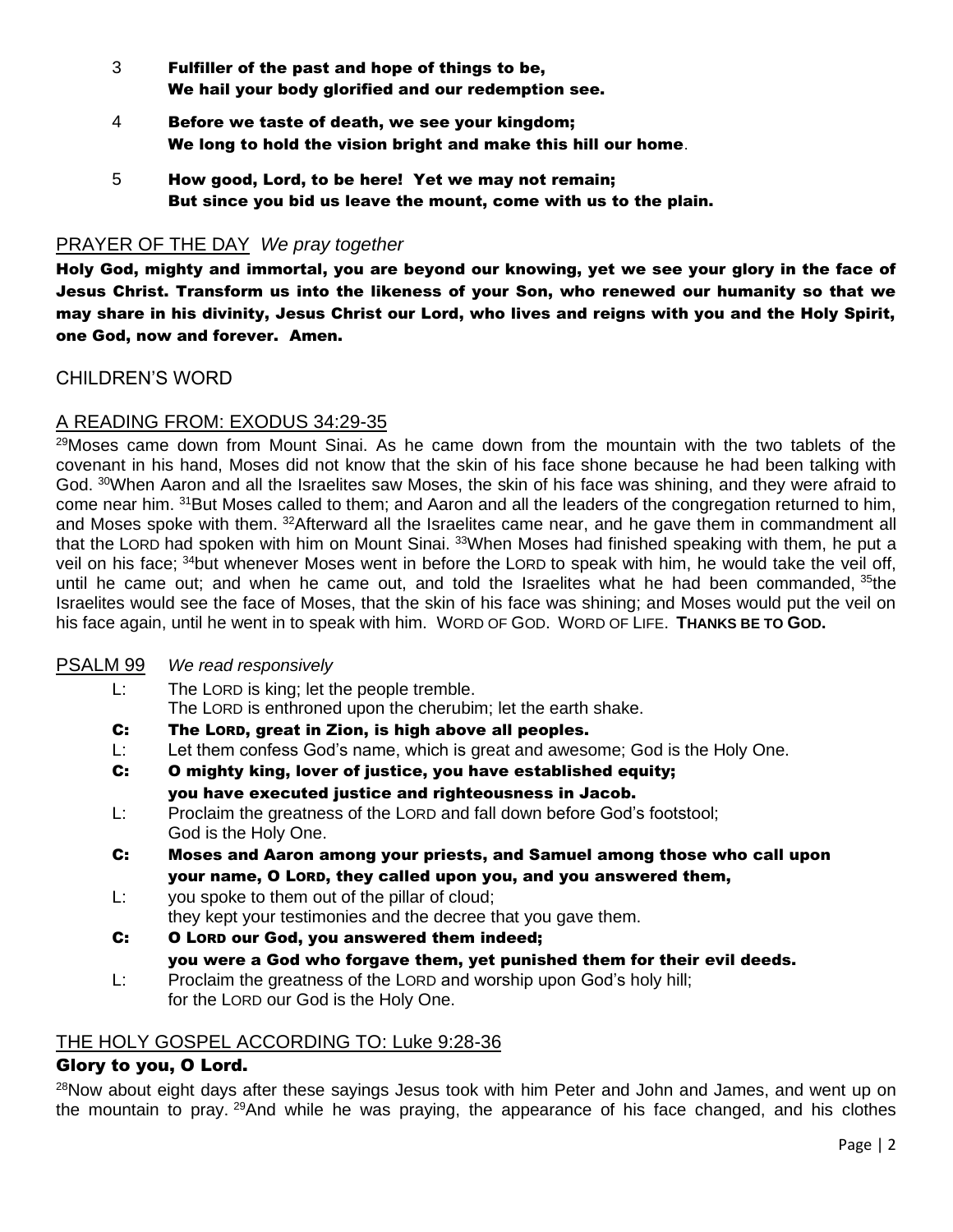became dazzling white. <sup>30</sup>Suddenly they saw two men, Moses and Elijah, talking to him. <sup>31</sup>They appeared in glory and were speaking of his departure, which he was about to accomplish at Jerusalem. <sup>32</sup>Now Peter and his companions were weighed down with sleep; but since they had stayed awake, they saw his glory and the two men who stood with him. <sup>33</sup> Just as they were leaving him, Peter said to Jesus, "Master, it is good for us to be here; let us make three dwellings, one for you, one for Moses, and one for Elijah"—not knowing what he said. <sup>34</sup>While he was saying this, a cloud came and overshadowed them; and they were terrified as they entered the cloud. <sup>35</sup>Then from the cloud came a voice that said, "This is my Son, my Chosen; listen to him!" <sup>36</sup>When the voice had spoken, Jesus was found alone. And they kept silent and in those days told no one any of the things they had seen.

The Gospel of our Lord. Praise to you, O Christ.

SERMON: Pastor Julie Rogness

### HYMN: *Shine, Jesus, Shine all vss & refrains* **ELW #671**

**Reprint & Podcast/Streaming Under OneLicense** 

- REFRAIN: Shine, Jesus, shine, fill this land with the Father's glory; Blaze, Spirit, blaze, set our hearts on fire. Flow, river, flow, flood the nations with grace and mercy; Send forth your Word, Lord, and let there be light!
- 1 Lord, the light of your love is shining, in the midst of the darkness, shining; Set us free by the truth you now bring us. **Shine on me, shine on me:** REFRAIN
- 2 As we gaze on your kingly brightness, so our faces display your likeness, Every changing from glory to glory, mirrored here, may our lives tell your story. **Shine on me, shine on me:** REFRAIN

## HOLY BAPTISM & APOSTLES CREED

I believe in God, the Father almighty, creator of heaven and earth. I believe in Jesus Christ, God's only Son, our Lord, who was conceived by the Holy Spirit, born of the virgin Mary, suffered under Pontius Pilate, was crucified, died, and was buried; he descended to the dead. On the third day he rose again; he ascended into heaven, he is seated at the right hand of the Father, and he will come to judge the living and the dead. I believe in the Holy Spirit, the holy catholic church, the communion of saints, the forgiveness of sins, the resurrection of the body, and the life everlasting. Amen.

## AFFIRMATION OF BAPTISM - *Response by Congregation*

- L: Let us rejoice with these sisters and brothers in Christ.
- C: We rejoice with you in the life of baptism. Together we will give thanks and praise to God, and proclaim the good news to all the world.

PRAYERS

## SHARING THE PEACE & GLOBE OFFERING

*Children are invited to bring forward an offering to the globe in the front of the church. Globe offerings will go to one of our global mission partners to be decided by our youth.*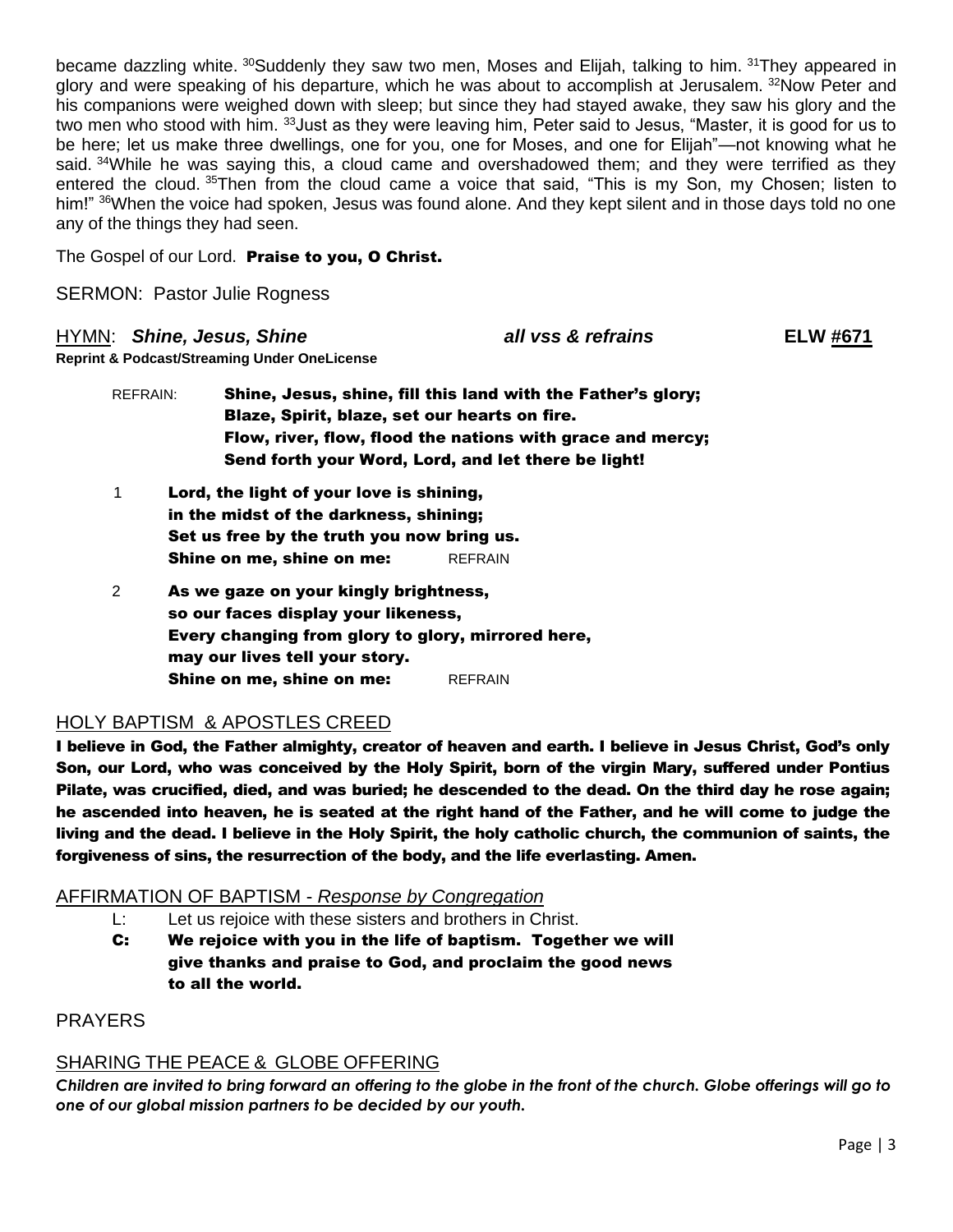# OFFERING OF GIFTS – OFFERING PRAYER

- P: Blessed are you, O God, Sovereign of the universe.
- C: You offer us new beginnings and guide us on our journey. Lead us to your table, nourish us with this heavenly food, and prepare us to carry your love to a hungry world, in the name of Christ our light. Amen.

WORDS OF INSTITUTION – LORD'S PRAYER – COMMUNION

DISTRIBUTION HYMN *Love Divine, All Love's Excelling* **vss.1,3,4 ELW #631 Public Domain**

- 1 Love divine, all loves excelling, Joy of heav'n, to earth come down! Fix in us thy humble dwelling, all thy faithful mercies crown. Jesus, thou art all compassion, pure, unbounded love thou art; visit us with thy salvation, enter ev'ry trembling heart.
- 3 Come, Almighty, to deliver; let us all thy life receive; suddenly return, and never, never more thy temples leave. Thee we would be always blessing, serve thee as thy hosts above, pray, and praise thee without ceasing, glory in thy perfect love.
- 4 Finish then thy new creation, pure and spotless let us be; let us see thy great salvation perfectly restored in thee! Changed from glory into glory, till in heav'n we take our place, till we cast our crowns before thee, lost in wonder, love, and praise!

## COMMUNION BLESSING

BLESSING P: God, who leads you in pathways of righteousness, who rejoices over you, and who calls you by name,  $+$  bless your going out and your coming in, today and forever.

C: Amen.

HYMN *We Are Marching in the Light of God* **|** *Siyahamba* **2 vss. ELW #866 Reprint & Podcast/Streaming Under OneLicense** 

- 1 We are marching in the light of God, we are marching in the light of God. We are marching in the light of God, we are marching in the light of God. We are marching, marching, we are marching, marching, we are marching in the light of God. We are marching, marching, we are marching, marching, we are marching in the light of God.
- 2 We are singing ... *(etc)*

*RINGING OF BELL*

DISMISSAL L: Go with Christ into a weary world. Share the good news. C: Thanks be to God.

POSTLUDE *O Wondrous Image, Vision Fair*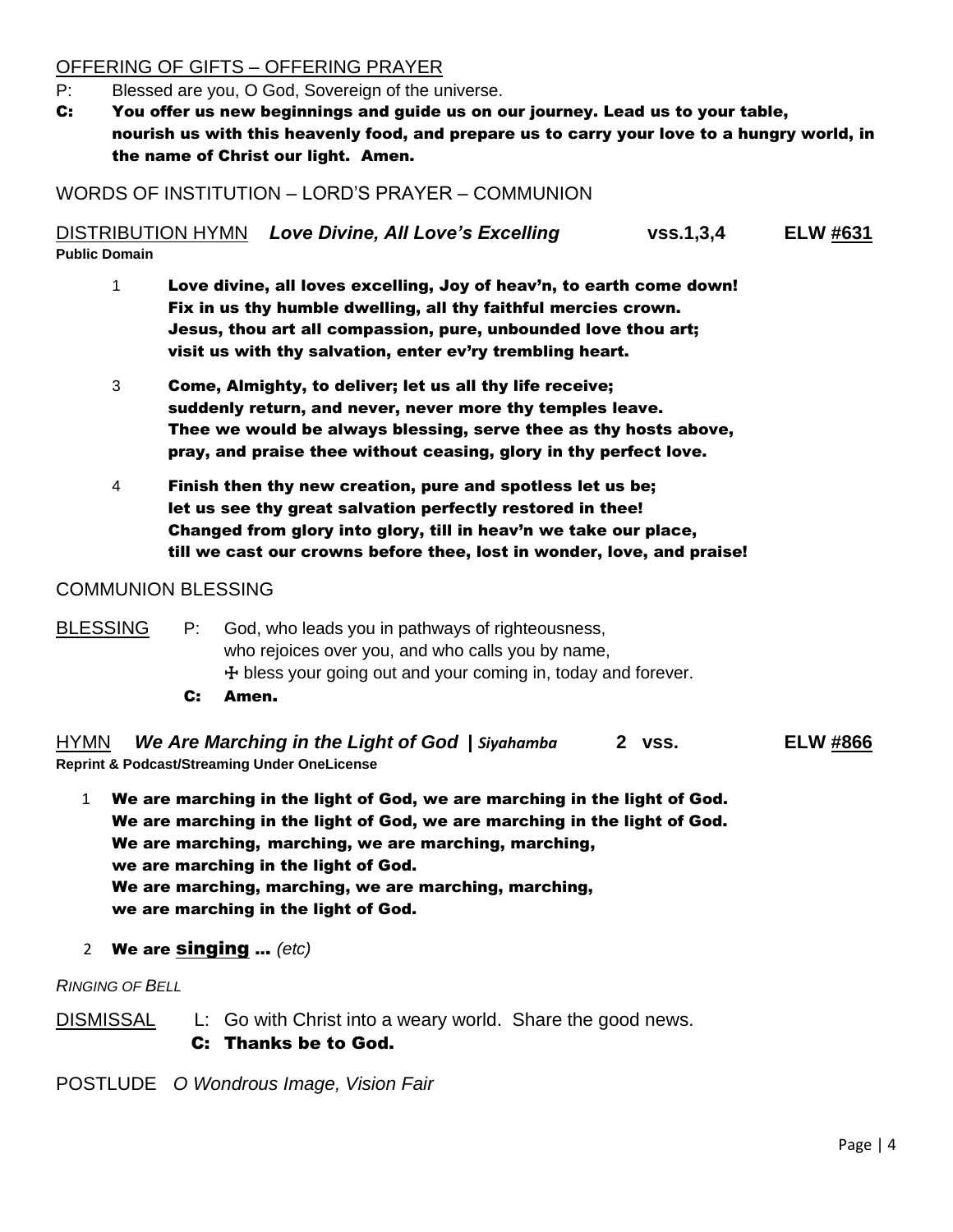# **PARTICIPANTS**

PASTOR—Julie Rogness. ASSISTING— MUSICIAN—Annette Thunhorst/Keyboard-Piano. TECH CREW—Jim Braaten, Steve Johnson, Bill Lewis, Dan Rogness, Holly Aldorfer, Heidi Haugen.

## **ACKNOWLEDGEMENTS**

USED WITH PERMISSION/ WORSHIP TEXTS: from *sundaysandseasons.com* under Augsburg Fortress Liturgies Annual License #SB143702.

#### **Reprint & Podcast/Streaming Under CCLI License #11502929**

Lord, I Lift Your Name On High, Rick Founds © 1989 Universal Music – Brentwood Benson Publishing (Admin. By *Brentwood-Benson Music Publishing Inc)* CCLI Song #117947

#### **Reprint & Streaming Under OneLicense.Net #A709489 –**

*Shine Jesus Shine* ELW 671, Graham Kendrick OL/SK[U#27324](https://www.onelicense.net/search?term=Shine+Jesus+Shine&hymnal=&hymn=&page=1&type=submit-term&addition=&downloads-only=false)

*Siyahamba / We Are Marching In the Light of God*, ELW 866, Language/English, Anders Nyberg, OL/SK[U#65063](https://www.onelicense.net/search?term=We+Are+Marching+in+the+Light+of+God&hymnal=&hymn=&page=1&type=submit-term&addition=&downloads-only=false) **Public Domain**

*How Good Lord to be Here* ELW 315, AND *Love Divine All Love's Excelling* ELW 631

## **CONNECTIONS**

WEBSITE: **flckenyon.org** FACEBOOK: **First Evangelical Lutheran Kenyon MN** OUR YOUTUBE CHANNEL: **<https://www.youtube.com/c/FirstEvangelicalLutheranChurchKenyon>** Pastor E-Mail: **[firstpastorkenyon@gmail.com](mailto:firstpastorkenyon@gmail.com)** Pastor Phone: 952-994-1201 Church E-Mail: **[firstlutherankenyon@gmail.com](mailto:firstlutherankenyon@gmail.com)** Church Office Phone: 789-5261

## **REMEMBER IN PRAYER**

Sid Strandemo, Faye Marcuson, Lila Cole, Mona Boomgarden, Helen Aase, Jennifer Lerfald, Jeff Flaten, Raymond Berge, Carol Ronning, Carolyn Walker, Family of Chuck Gaasedelen.

### **CALENDAR**

| <b>9 AM</b>          | TRANSFIGURATION SUN - WORSHIP In Person & Live-Streamed |
|----------------------|---------------------------------------------------------|
| <b>10 AM</b>         | Sunday School                                           |
| 7 PM                 | AA                                                      |
| Wed/MAR 2<br>6:30 PM | ASH WEDNESDAY Worship - In Person & Live-Streamed       |
|                      | Coffee to follow & Confirmation Mentor Meeting          |
| <b>9 AM</b>          | 1st Sunday of Lent - WORSHIP in Person & Live-Streamed  |
| <b>10 AM</b>         | Sunday School                                           |
| 7 PM                 | AA                                                      |
| 6:30 PM              | LENTEN WORSHIP w/Communion- In Person & Live-Streamed   |
|                      |                                                         |

------------------------------------------------------ **We welcome Rhett Earl Larkin, baptized today – Son of Dan & Kayla Larkin. His sponsors are: Erin Durst, Matt & Elana Brunner, and Cameron & Taylor Eggert.** ------------------------------------------------------